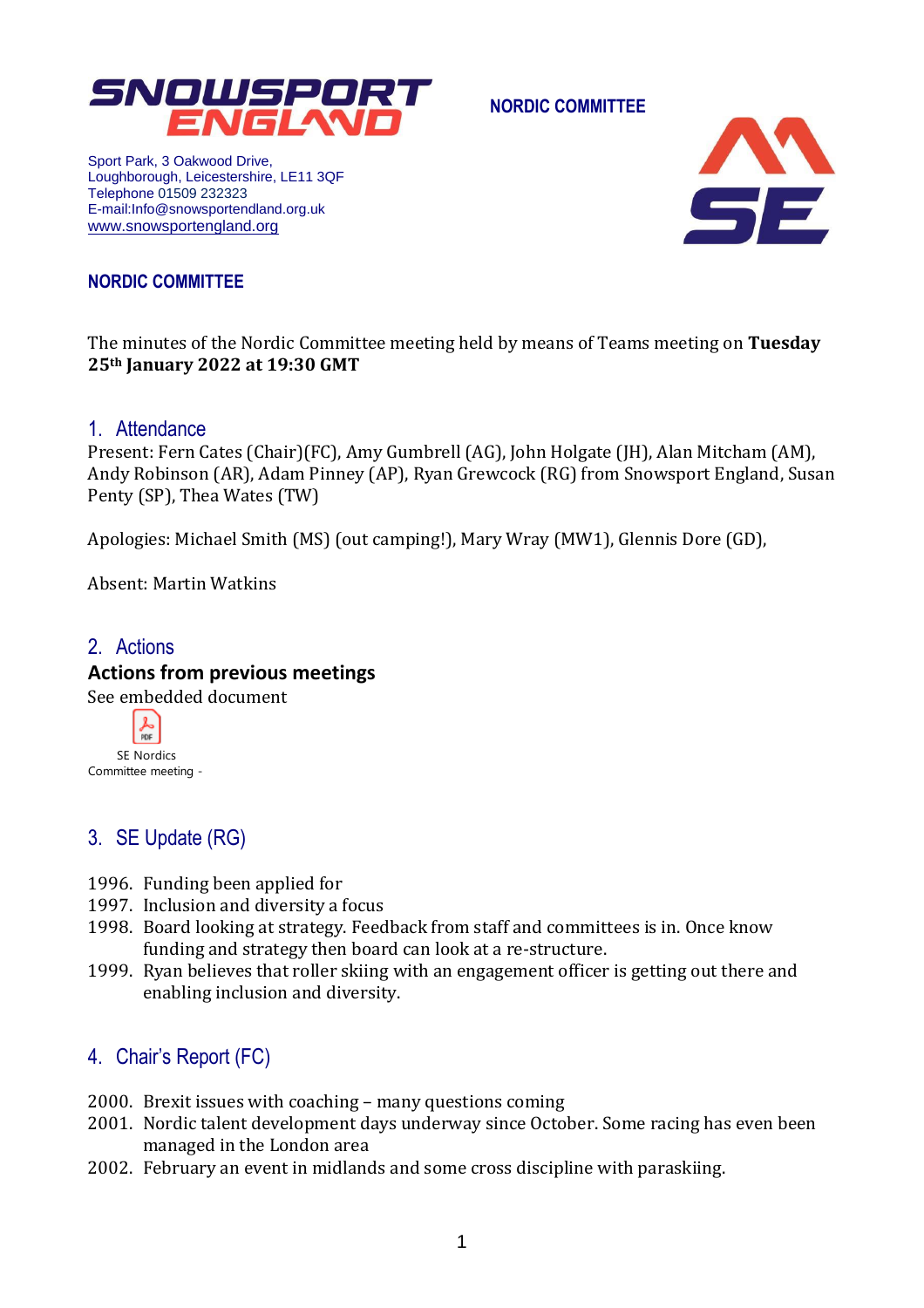- 2003. Running some courses for Snowsport Wales (Marty Watkins) and some army courses.
- 2004. Nordic working group first meeting next Monday, 31<sup>st</sup> January to get a wider scope of knowledge and experience.
- 2005. Funding for engagement officer and required equipment applied for
- 2006. Everyone is starting to see the accessibility and inclusivity roller skiing offers and hence is well positioned for getting funding.

### 5. Finance Report (AR)

- 2007. Actuals available first week of February
- 2008. 1.3k ahead of budget as of now

# 6. Telemark Report (JH)

- 2009. Active again. JH coaching again Saturday
- 2010. Building works complete and looking really good and making a difference.
- 2011. Coaching scheme submitted to Ryan for him to look over. Expecting phase 2 in February.
- 2012. Telemark Champs cancelled at short notice due to Covid restrictions
- 2013. Manchester festival booked. Date for Scottish festival pending
- 2014. AGM held online. Membership very close to pre-covid levels.
- 2015. First winter session run and next session coming up in a couple of weeks

# 7. XC Coaching Update (GD)

#### (update from Glennis by email)

- 2016. Virtual revalidations: all 2021 CPDs now completed
- 2017. On snow event at Nordseter, 20-27 March confirmed. Due to on-going uncertainty about who can/cannot coach in Norway we are unable to have our usual SE qualified coaches leading this trip. Lead coach will be Ewen Martin, a highly qualified BASI coach and trainer along with a member of his Norway based team. 14 people confirmed for the trip. Location to be reviewed for future years.
- 2018. Army L1 instructor course taken place in Sweden on snow, led by Martin Watkins. 4 attendees, who all passed. A meeting to be arranged, likely in Feb, to review feedback so far on courses we have run for the army (1 on roller skis and 1 on snow).
- 2019. Further interest received from Wales for more instructor training and support.
- 2020. Nordic Coaching Working Group being set up… Ryan can provide more details.
- 2021. We are working on running instructor courses alongside other roller ski events in 2022 (pending consultation with clubs and event organisers) as well as some online activities (where suitable) to help progress candidates through the Coaching Award Scheme - details tbc
- 2022. Added comments from Adam Pinney. The coaching guidelines available on the web site is a long way out of date. Range of operations specification (removing the distances etc). Submitted to Tim for comment. Ryan has never seen it. 6 star coaching guidelines plus other documentation needs to be updating.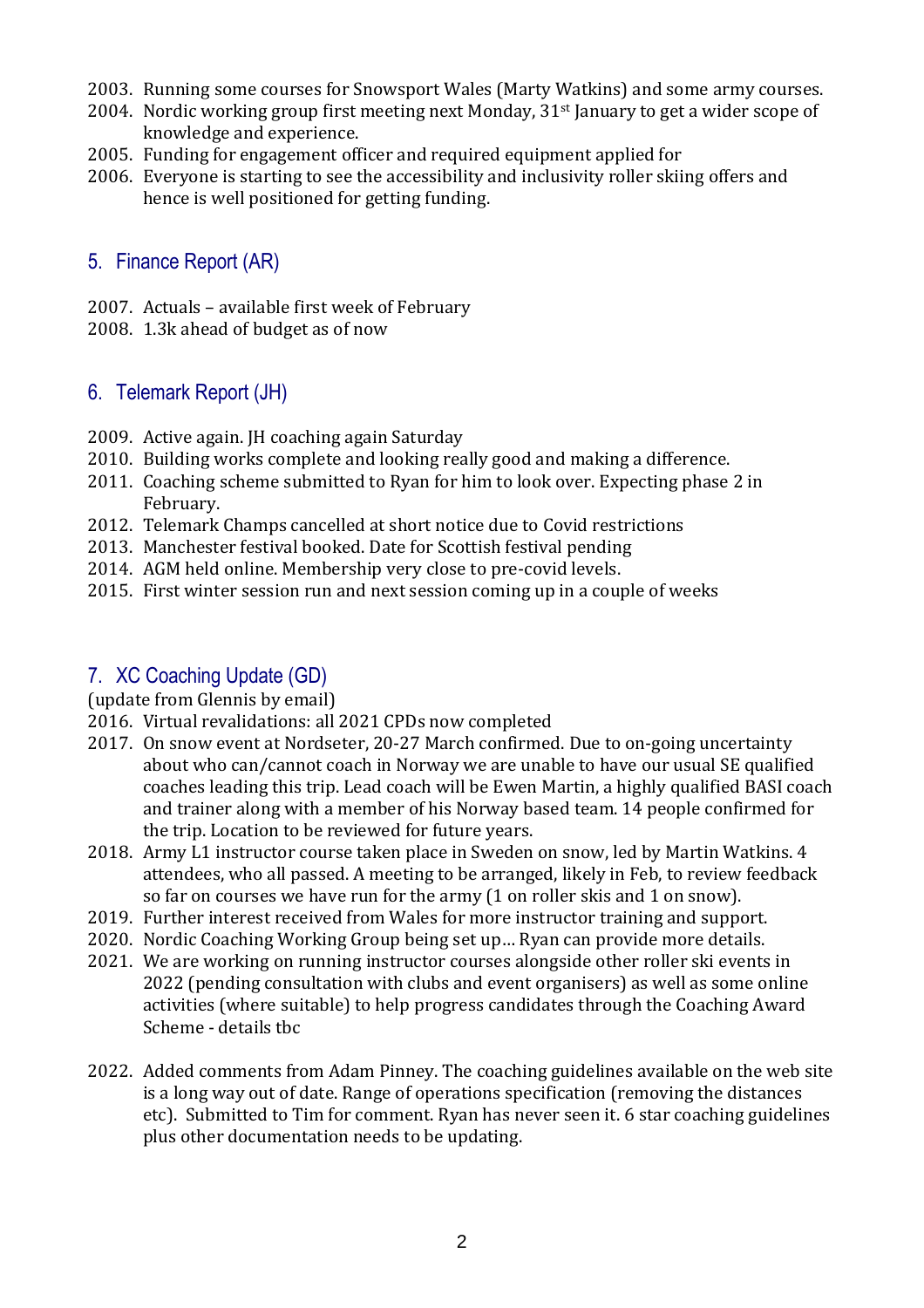Action – FC to discuss with Glennis progress on documentation updates coming out from the coaching panel.

2023. Adam willing to lead the organizing of the roller ski festival but will not want to do that alone so wants the working group to convene to facilitate.

Action – FC to get the working group up and running.

#### 8. Nordic skiing visibility on SE website

2024. Update from Alan Mitcham & Amy

Amy and Alan have come up with a document about the website update. Currently the SE website does nothing for Nordic skiing.

Now agreed that Nordics can have own section we can look after.

- 1. How to link into SE page?
- Suggest route in through the 'get involved' drop down menu

|  | SKI & SNOWBOARD        |  |
|--|------------------------|--|
|  | INSTRUCTOR & COACH     |  |
|  | <b>GET FIT TO SKI</b>  |  |
|  | <b>VOLUNTEERING</b>    |  |
|  | <b>SCHOOLS</b>         |  |
|  | WHAT'S ON?             |  |
|  | <b>FUTURES</b>         |  |
|  | <b>GET COMPETITIVE</b> |  |

That leads into a Nordic 'Home'

- 2. What content do we want?
- Lots of photo's, also elite level of the disciplines
- 7 Nordics club have a  $\frac{1}{2}$  page about them and a link to their websites
- Explanations of the different disciplines cross country, telemark, ski touring, roller skiing etc.
- British Nordic development squad etc.
- Training / strength / fitness aspect
- Equipment
- Para side? Maybe just include a sentence and contacts to Fern?
- 3. How to maintain the documents there now but that are not easy to find?

Action – Amy will put together a proposed site map and send to Ryan & the group.

2025. Ryan input that SE are developing an Interactive map being to filter down to clubs, then link to the club web sites.